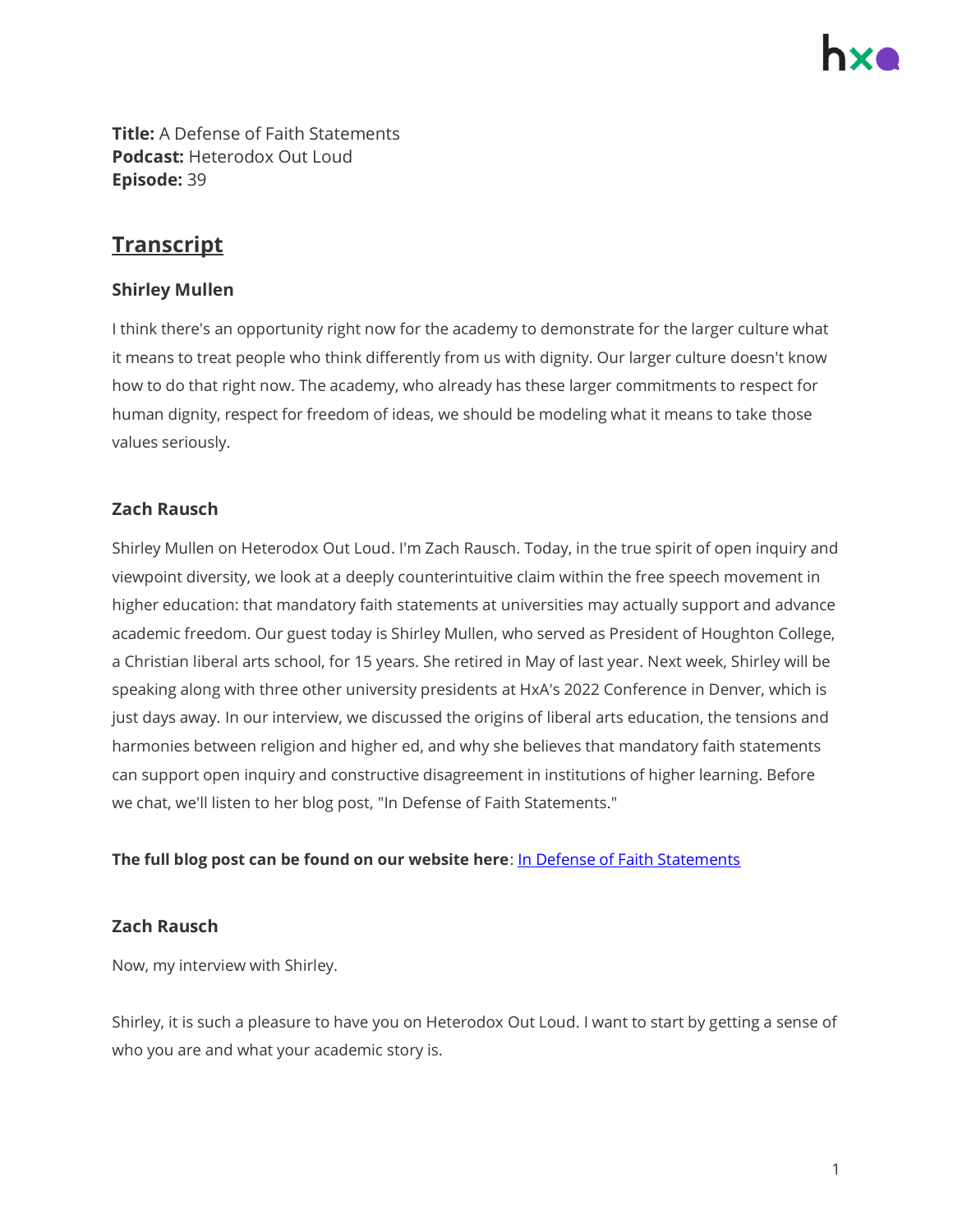

# **Shirley Mullen**

I was born in a family, a Christian family. My grandfathers and my dad were ministers, but it was also a family that cared a lot about education. And I was a very inquisitive child. From early on, I'll just jump quickly from the family to the educational context. I chose to go to one of a number of small colleges in this country that really seeks to bring together the Liberal arts and the Christian faith. And I studied history and philosophy and became really fascinated with epistemology, that is, how we come to know the things that we believe we know. And I have a kinship with the skeptics over history. I worked with the Victorian free thinkers in my history dissertation and David Hume in my philosophy dissertation. And I'm just a firm believer in cultivating that freedom of ideas and honesty about dealing with people, with their questions. And I never really intended to end up in the administrative side of things, but I would say that that commitment to follow truth, wherever it leads, and to include the tensions between those affirmations of faith and reason. And so, as a historian, I was very interested in the fact that in the 13th century, theology was queen of the sciences.

And by the time we were in the modern period, it's really science and reason. And, while I understand historically that trajectory, I also think that we're better off if we can keep the role of religion and the role of reason and science in tension, rather than trying to keep one of those in the private sphere rather than the arena of public debate.

#### **Zach Rausch**

You hit it right on the mark of this theoretical divide that we have of what is the role of religion and education. Should it just be completely separate or, I like the word that you use, to have it as a source of tension that's working with science and reason. Do you feel like your religious background helped lead you to being skeptical, following ideas wherever they lead? Was that part of your religious upbringing?

#### **Shirley Mullen**

Well, it was, Zach, but I want to be very careful in how I say this, because I know it has not been for many people. So, in my own tradition and a lot of this with my parents and my professors, they just had that confidence. And I would say it was grounded in their sense of human beings as created with minds as created with reason and created with curiosity. And so, it was really out of that affirmation of human beings as creatures who should be thinking, should be probing their curiosity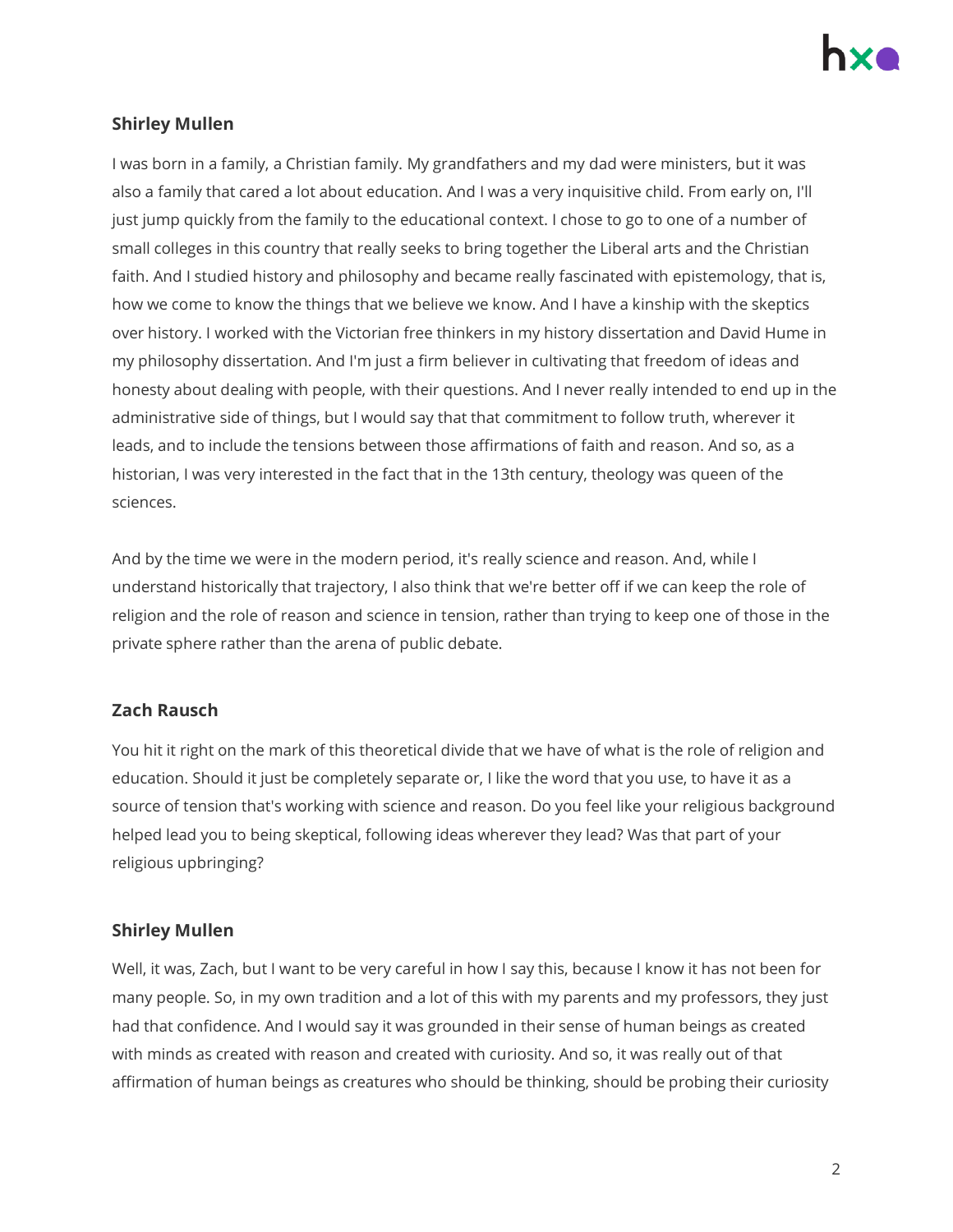

that I was taught. And so, I really think that it's a time when we need to bring back that dignity of the human questioner, dignity of the human questions, and any questions that people have should be treated seriously. And any questioner should be treated seriously. And that's how I tried to teach, it's, how I functioned in all of the contexts in which I was as a professor, chief academic officer, and then president. And I'll add one more thing. I haven't used the word fear yet, but I think that part of why many people today find open discussion difficult is they're fearful of people having the wrong answers.

It's like, "Oh, my goodness, I'd rather dismiss you." And we're seeing that in the culture all over the place right now. I'd rather say, "Oh, you shouldn't be thinking that," rather than say, "Okay, you are thinking that. Help me understand why you're thinking that. And let's talk honestly and openly about these questions."

# **Zach Rausch**

And I think this is a good segue into the blog post that you wrote, which was "In Defensive Faith Statements" that you wrote in October for us, because I think many people, on face value, see that and may think, "Isn't that the antithesis of feeling a lack of fear to question dogma or certain ideas?" So, let's start there.

#### **Shirley Mullen**

Well, I had picked up that there was some concern within members of the Heterodox Academy that faith statements did have that function. And Zach, I would just say, certainly they could have that function. And I was very clear in my blog post that faith statements can function very negatively or they can function very positively. And I was simply trying to enlarge the imagination of how they might function. I would say that all of us as human beings start out with assumptions that we don't argue for. And frankly, the larger academy is now much more aware of that than maybe at earlier periods in the modern academy. I mean, we're much more attuned to the role of perspective. We're much more attuned to the role of people's context, identity, and background. And what faith statements are really trying to do is identify what are those underlying assumptions of this particular community. You do a faith statement when you are concerned that the larger culture might not understand what you're trying to be doing. These faith statements are ways of signaling to, particularly, I would say, applicants in the job market, that these are the things that this community affirms.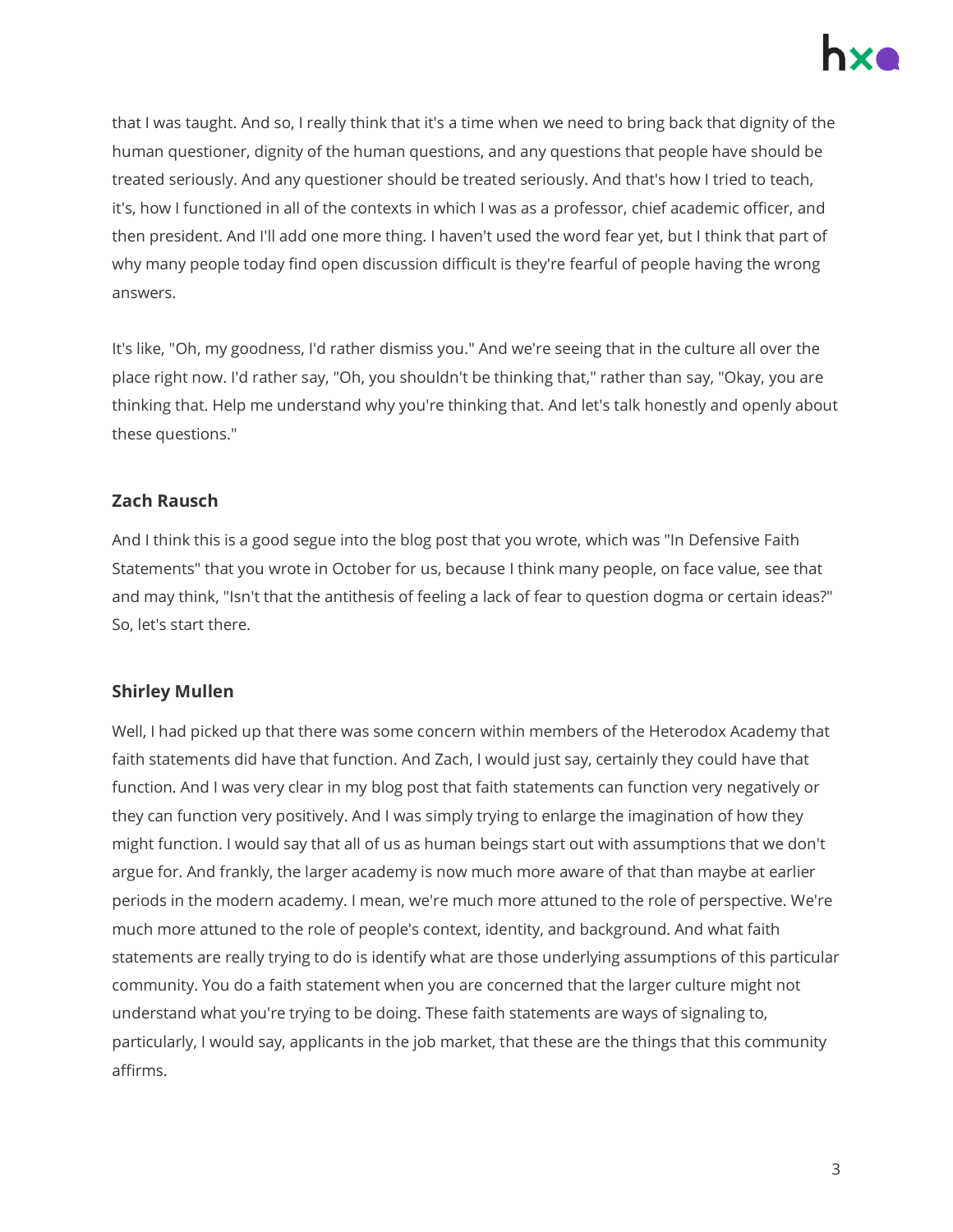

These are the underlying assumptions. And we just want you to know what are the things that we take as those underlying assumptions. And in the case of faith statements, they really are about affirmations or declarations of what this particular religious learning community takes as starting points. The larger academy in the modern world has not historically felt the need to do that because it's more like, "Okay, we all know what we all believe," and it's usually when communities are either trying to differentiate themselves or trying to signal that we have a set of concerns that maybe are not shared by others, that you feel the need to declare themselves.

#### **Zach Rausch**

This is really interesting to me, because I'm trying to think about what would, I guess a form of a faith statement look like at a secular university? And is that something like the free expression principles from the University of Chicago? Is that kind of what you're thinking, or is it something a little different?

### **Shirley Mullen**

Well, okay. I mean, this story, and everything I think about has to be rooted in context. So if you think about the roots, particularly the Enlightenment, when the idea of reason and the methods of science were put in the forefront of sources of significant knowledge, and it was assumed that matters of faith and religion would be privatized, the assumption was that the academy is about going for that place of unbiased objective truth. And there's the affirmation, and you could root this in, whether it's John Stewart Mill "On Liberty" or all kinds of other free speech documents in the Western tradition that would argue that the way we come to objective truth is through unfettered pursuit of knowledge. And the assumption is that sources of religion, grounded in revelation, are intrusions on that search rather than elements that might actually be productive and in tension and part of that search. Right now, the academy, while it's still declaring, and I think quite rightly so, that we need to pursue free inquiry, we need to pursue the truth wherever it leads, I'm absolutely committed to those things. What the debate is about, really, is what are the things that contribute to that exploration of truth wherever it leads?

I mean, that's really what's at stake. If we were to ask the modern academy to make a faith statement, I think it would be a lot harder right now because it would have to include not just the earlier assumptions about unfettered objectivity, but it would have to include, right now, all of the concerns of hermeneutics, all of the concerns around perspective, all of the concerns that we link to people's culture and background. And so, it would be a much harder thing to write but it would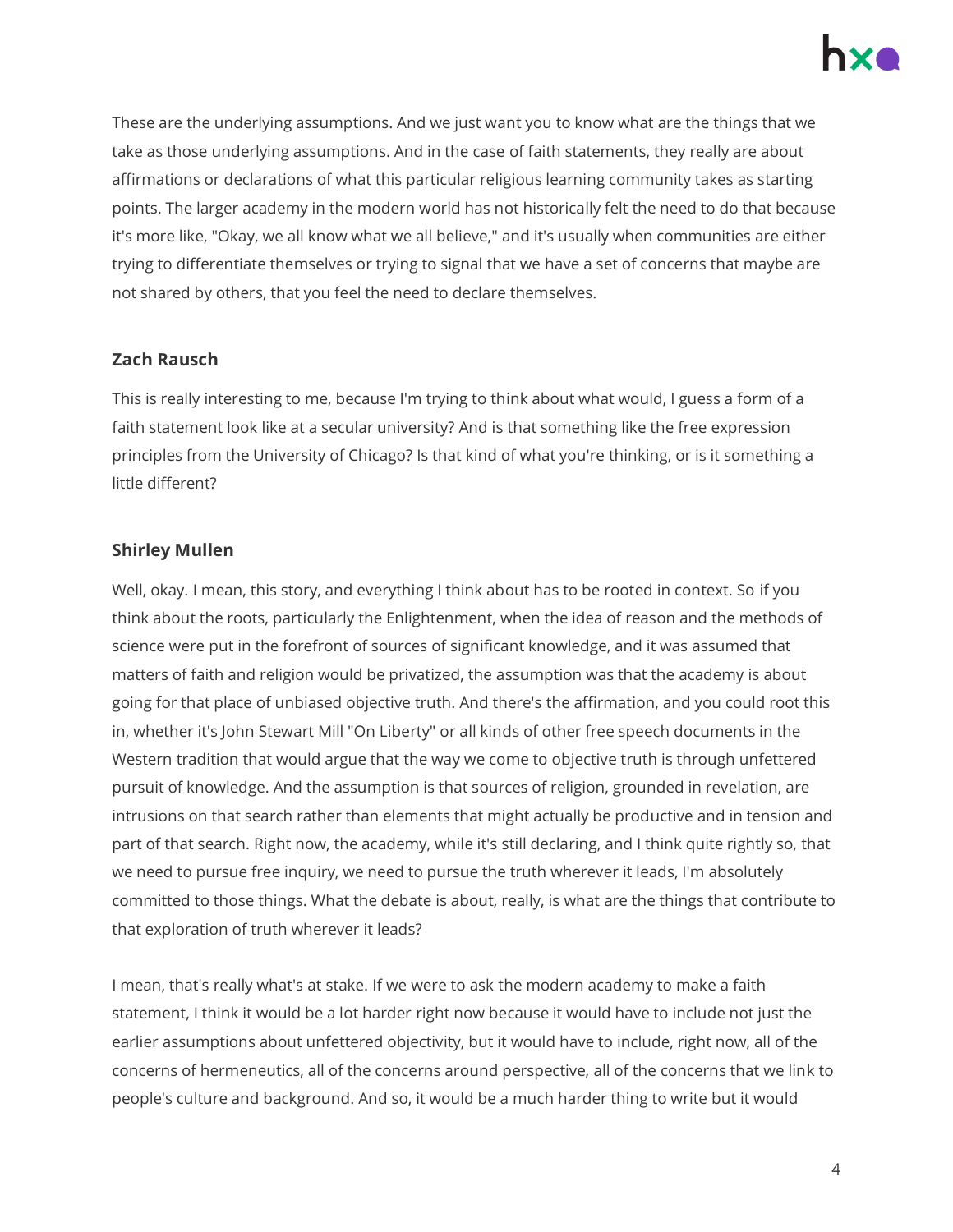

include statements about what are the assumptions that we think are going to lead us to that best chance of getting at the deepest, richest, broadest truth about the human experience in its fullness.

# **Zach Rausch**

There's been a shift kind of since the 80s to now about what is, I guess, the best way to be objective, and that these things change over time and evolve. And if that's not made explicit, which is kind of part of your blog post, sometimes we don't even know what is changing and what the assumptions were and where they are.

### **Shirley Mullen**

In the universities, now, there are all kinds of these ideological frameworks that if you're outside them, they feel like closed systems where whoever's inside the system can explain people who don't agree with them away, whether it's Marxism or feminism or any of the ideologies, where someone who is inside can say to you, if you're outside, "Oh, you're one of those people. You're one of those people. And I can explain why you are that way." Well, to me, what I understand the Heterodox of Academy to be trying to do is to say, "No, as academics, we are going to take the pursuit of truth, the pursuit of honest questions, the pursuit of honest questioners with dignity, and we are not going to dismiss you because you are one of those people, whatever those people means to that person. We are going to ask you, "Why do you think that way? And let's enter into dialogue openly." So, those are commitments that ground the work of the Heterodox Academy; I'm not going to say, "Well, that's a faith statement," but in the metaphorical sense, that is the statement of those foundational assumptions that we're going to try to work with.

# **Zach Rausch**

In the past ten years, we've seen a large rise of student activism around issues of diversity, equity, inclusion. How has that played out at Houghton College or at other religious universities? Is that a source of tension between some of the perhaps faith statements coming into conflict with certain progressive ideals?

#### **Shirley Mullen**

When faith statements are what they ought to be, they should actually provide grounding for making statements about diversity, equity, and inclusion. And so, for example, at Houghton College,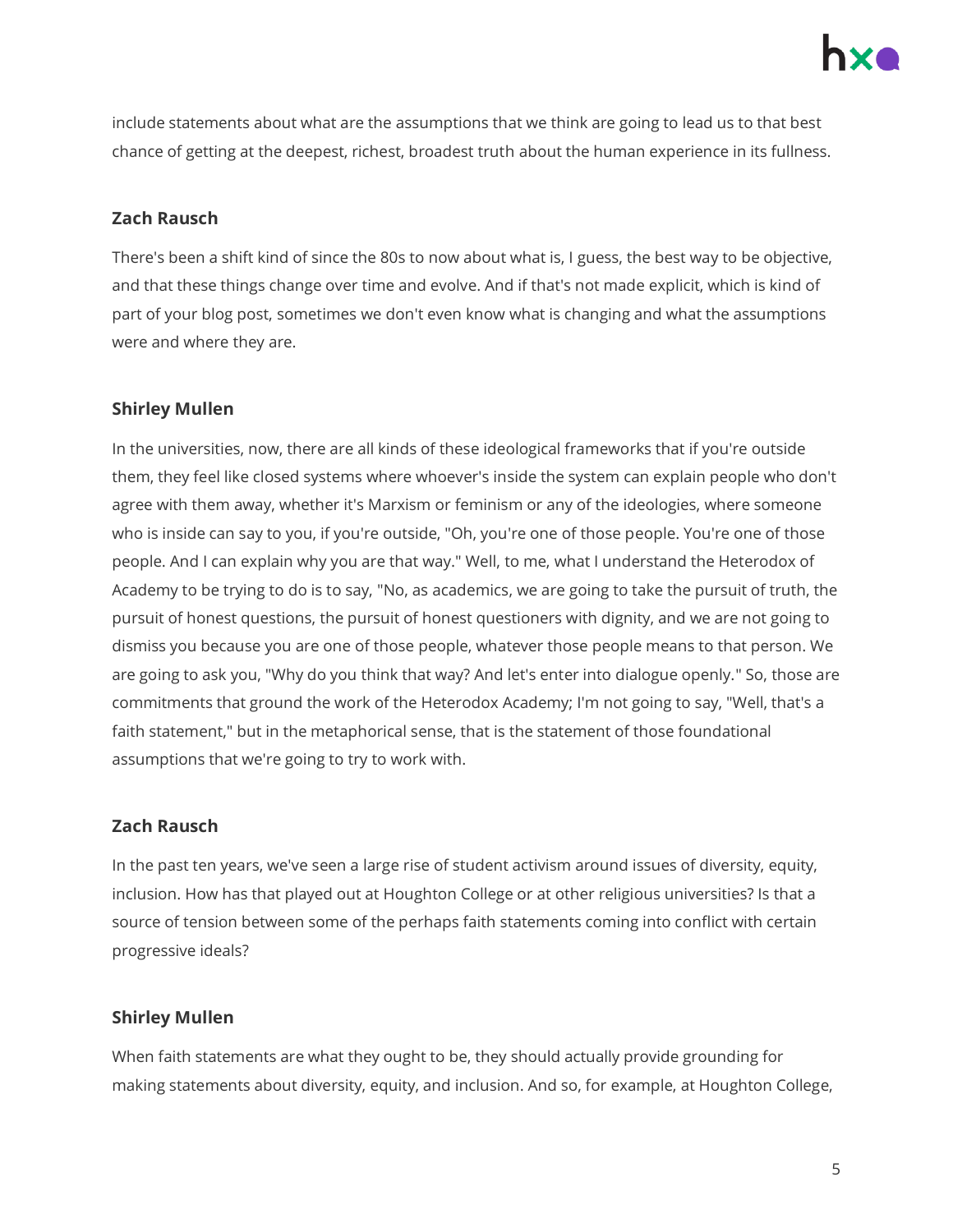

our college was abolitionist in its tradition. Admitted women, ordained women. I mean, a lot of the issues around women and abolition and race issues, Houghton was actually very much part of the progressive end of things in the 19th century when it was founded. Most of the issues of tension right now Zach are around issues of sexual ethic and not just issues related to LGBTQ issues, which is what sometimes people assume. It's really about larger questions of sexual ethic. And our larger culture right now really does believe that sexual behavior is linked to matters of individual rights and that as long as there's mutual consent, and people know what they're doing as adults, everything's fine. And a lot of the debate right now is, "Are there other aspects that ought to be part of commitments of sexual behavior?" So, are there obligations or other things in addition to mutual consent that ought to be part of what we're dealing with? Broadly speaking, the issues around sexual behavior, sexual ethics, those are really where many of the issues are in tension right now in the larger culture.

I mean, not just in colleges with faith statements, but in the larger culture. I would argue that the faith statements ought to ground our commitment to basic respect for human persons and treating people with dignity. So, I don't see faith statements as much in conflict with DEI statements as much as their, DEI statements are more about the what and how faith statements are about the why. It's the why's that we're wrestling with as a culture right now.

# **Zach Rausch**

So, just to end here, I'd like you to quickly talk through what lessons do you think secular universities can take from religious universities about the values that HxA really cares about? Viewpoint diversity, constructive disagreement, free inquiry?

# **Shirley Mullen**

There's no perfect religious institution and no perfect secular institution. I do think that all of us right now need to recognize the importance of underlying assumptions. So, in the modern period, particularly in the 19th and 20th century, institutions with faith statements have recognized that they are a minority position within the larger academy. So, we're trying to function with integrity within the larger academy, but also with these convictions around a particular faith perspective. And so I think what religious institutions can be instructive on, if I can put it that way, is let's all recognize that we have assumptions that we start with and name those and seek to be transparent about those ideals and seek to draw others into dialogue and discussion about those differences, rather than simply either assume they're not there or assume they ought not to be there. So that